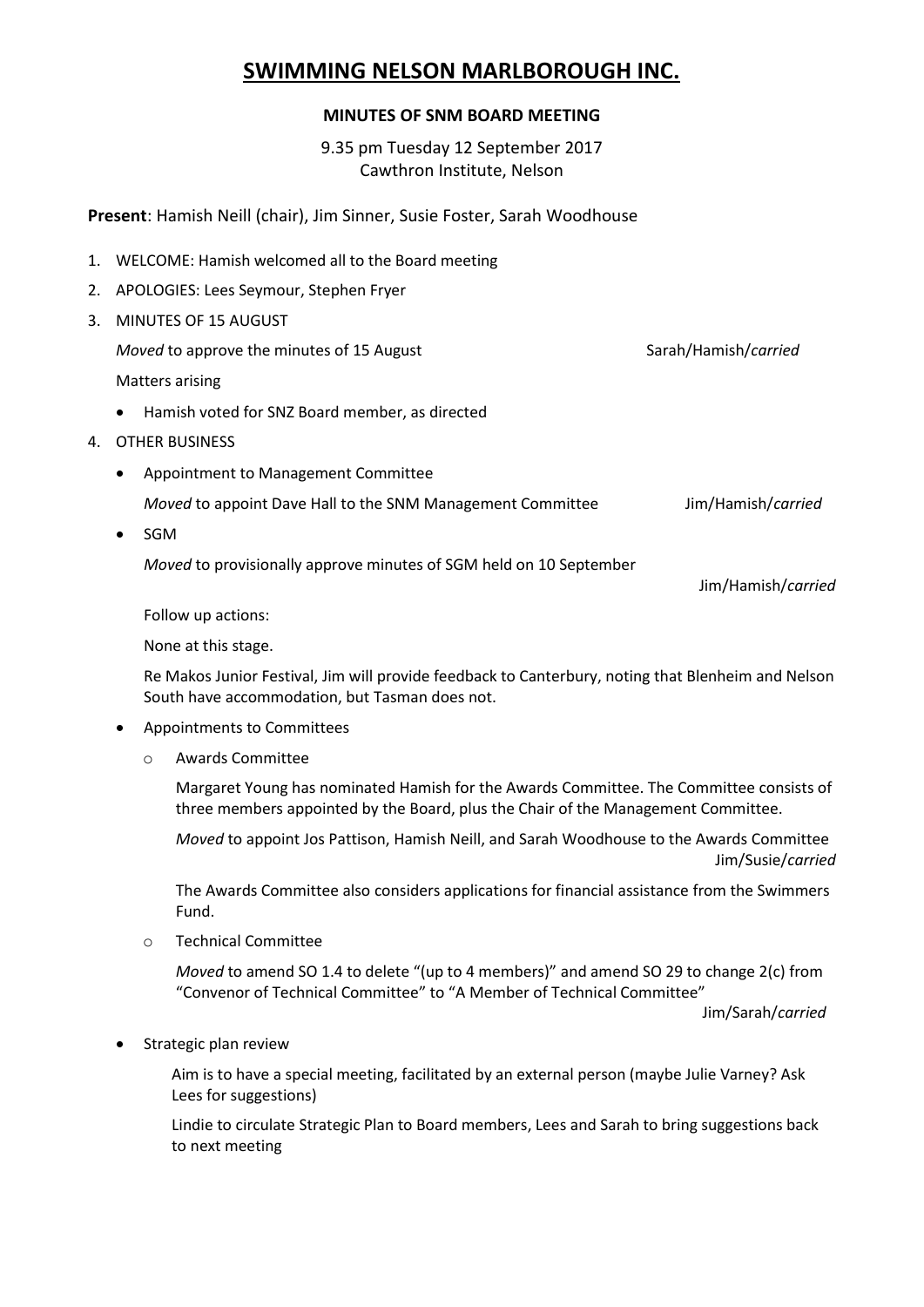Jos Pattison

Send letter congratulating Jos for his SNZ Award. Susie will extract the comments from Facebook.

• Trophies

*Moved* to amend the Standing Orders to bring them into line with Management Committee recommendations re trophies and medals for the SC Championships (shown in Appendix)

Jim/Hamish/*carried*

NEXT BOARD MEETING – 6.30 pm 14 November, just before the Management Committee meeting at Cawthron

Meeting closed at 9.50 pm